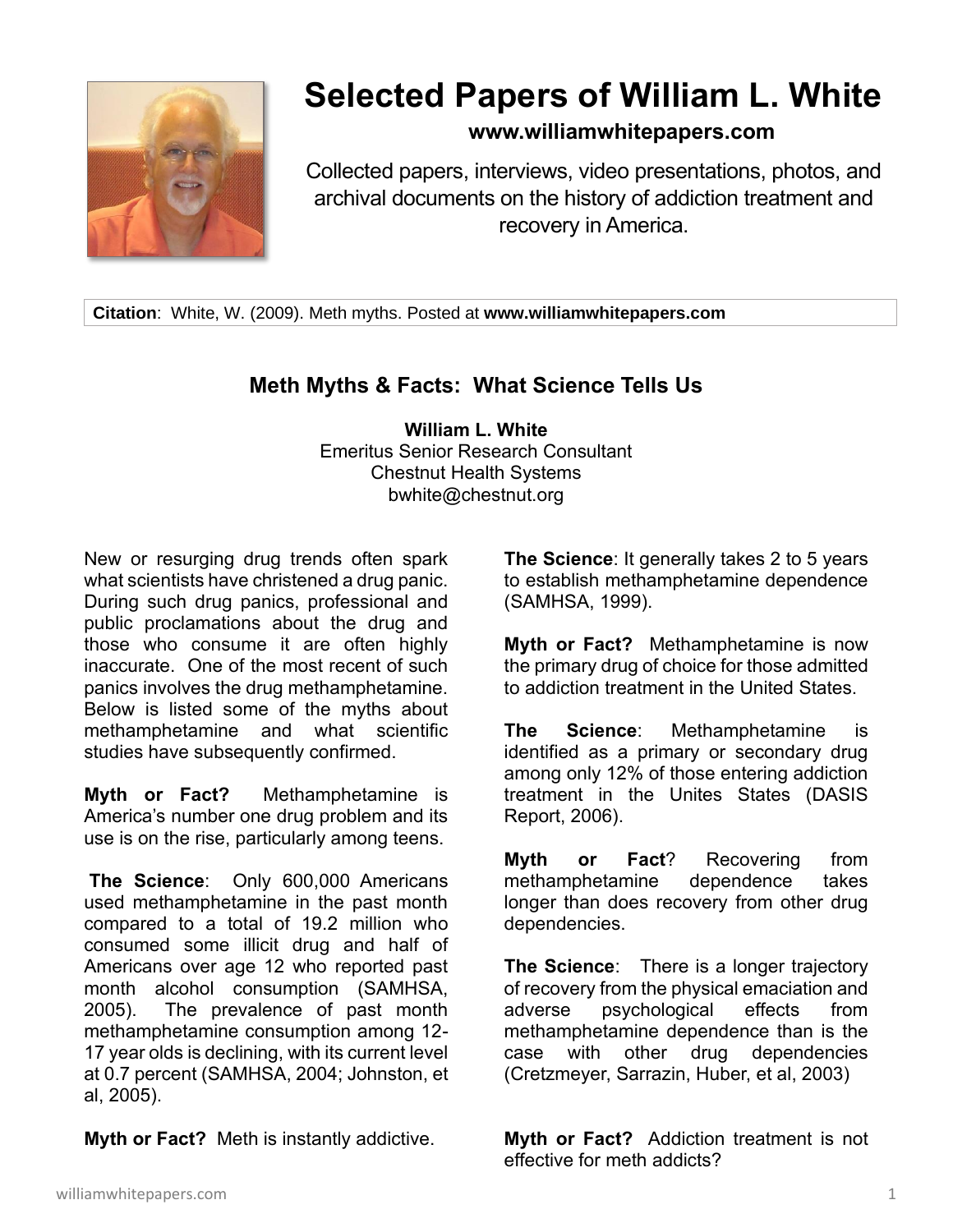**The Science**: Treatment follow-up studies of individuals treated for methamphetamine dependence reveal outcomes reveal outcomes comparable to those treated for heroin of cocaine dependence. (Cretzmeyer, Sarrazin, Huber, et al, 2003; Luchansky, Krupsi & Stark, 2007). Drug Courts have proved particularly effective in the management of methamphetamine dependence (Brecht, Greenwall & Anglin, 2005; Gonzales & Rawson, 2005; Marinelli-Casey, Gonzales, Hillhouse, et al, in press). The best post-treatment recovery outcomes are linked to longer stays in treatment and participation in a greater number of treatment activities (Shoptaw, Rawson, McCann & Obert, 1994; Brecht, Mayrhauser & Anglin, 2000)

**Myth or Fact?** Methamphetamine addicts do not do well in mainstream recovery support groups.

**The Science**: The latest scientific review of the role of the role of recovery support groups in long-term recovery from stimulant dependence (cocaine and methamphetamine) concluded that regular attendance at 12 Step meetings attendance is associated with increased abstinence from stimulants as well as other drugs and alcohol. This review did confirm that stimulant dependent persons do exhibit low affiliation rates (30-40%) and high attrition rates. The most frequently attended recovery support group by those recovering from methamphetamine dependence is Alcoholics Anonymous--followed by Narcotics Anonymous, Cocaine Anonymous and Crystal Meth Anonymous (Donovan & Wells, 2007).

**Myth or Fact?** Few meth addicts ever achieve long-term recovery (2003 Rolling Stone article proclaims that only 6% of "meth freaks" ever remain drug free).

**The Science**: A long-term follow-up study of individuals treated for methamphetamine dependence concludes: "2-5 years after treatment, there are substantial numbers of former methamphetamine users who are abstinent, employed, and not under the supervision of the criminal justice system" (Rawson, Huber, Brethen, et al, 2002)

## **References**

- Brecht, M., Anglin, M.D. and Dylan, M. (2005). Coerced treatment for methamphetamine abuse: Differential characteristics and outcomes. *The American Journal of Drug and Alcohol Abuse*, 31, 337- 356.
- Brecht, M.L., Greenwell, L. & Anglin, M.D. (2005). Methamphetamine treatment: Trends and predictors of retention and completion in a large state treatment system (1992-2000). *Journal of Substance Abuse Treatment*, 29, 295-306.
- Cretzmeyer, M., Sarrazin, M.V., Huber, D.L., Block, R.I. & Hall, J.A. (2003). Treatment of methamphetamine abuse: Research findings and clinical directions. *Journal of Substance Abuse Treatment*, 24, 267-277.
- Donovan, D.M. & Wells, E.A. (2007). "Tweaking 12-Step": The potential role of 12-Step self-help group involvement in methamphetamine recovery. *Addiction*, 102 (Suppl. 1), 121-129.
- Gonzales, R.& Rawson, R. (2005). Methamphetamine addiction treatment: Does it work? Counselor, 6(5), 16-23.
- Hser, Y.I., Evans, E. & Huan, Y.C. (2005). Treatment outcomes among women and men amphetamine abusers in California. *Journal of Substance Abuse Treatment*, 28, 77-85.
- [Johnston, L.D.; O'Malley, P.M.; Bachman,](http://monitoringthefuture.org/pressreleases/05drugpr.pdf)  [J.G.; Schulenberg, J.E. December](http://monitoringthefuture.org/pressreleases/05drugpr.pdf)  19, 2005. *[Teen drug use down, but](http://monitoringthefuture.org/pressreleases/05drugpr.pdf)*